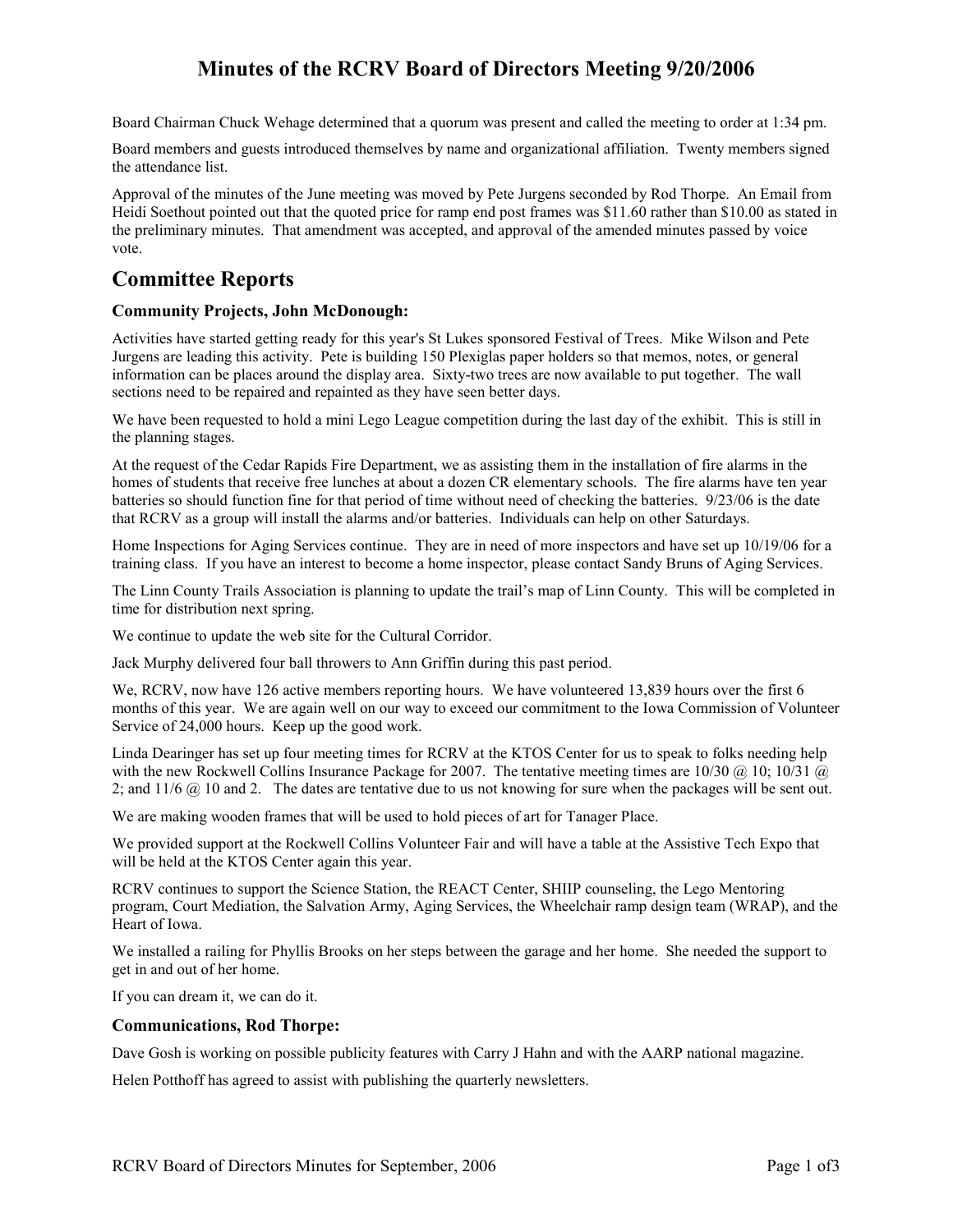# **Minutes of the RCRV Board of Directors Meeting 9/20/2006**

The next newsletter will be published in October. Features will include the Rockwell Collins health insurance briefings at KTOS, notice of the November 8 annual meeting at Red Cross, an article calling attention of the growth of RCRV membership, and articles relating to RCRV projects with Aging Services, Four Oaks, and Options of Linn County.

## **Data Base, Jim Klein:**

No report.

## **Nominating Committee**

Vern, Jack rector, Bob Ocken, and Pete Jurgens have been appointed as the nominating committee to prepare a slate of officers for the RCRV Annual Meeting in November. They have begun their work and plan to submit a list of officer candidates for newsletter by 10/5.

## **Recruiting and Retention, Pete Jurgens:**

The number of active RCRV members has continued to build in 2006, and is now near 150. Pete is asking agencies dealing with RCRV volunteers to help direct a record of reported hours and accomplishments to RCRV.

# **Agency Reports**

## **RSVP, Angela Berns:**

No report.

## **Four Oaks Bridge, Carol Kalous**

Vern Jackson reported he and Jack Rector are teaching a new geography class with 20+ students. Enthusiasm is high, with the students eager to learn more about the world in which they live.

The Four Oaks Bridge now serves 39 children from single-parent homes, but can still use more volunteers. The greatest needs are for math tutoring and help with spelling homework.

## **United Way, Mary Klinger**

New campaign is under way. Letters are being sent to the RCRV membership list provided to them for that purpose.

### **Correctional Services, Heidi Soethout:**

No report

## **Heritage Agency on Aging, Linda Dearinger:**

Linda thanked RCRV for help on a number of projects, and mentioned John Wauer, Bob Ocken, and Tom Brennom among those making significant contributions.

Heritage is planning six Enrolment events in the coming months.

October 30, 31, and November 6 have been planned for Rockwell Collins retiree health care briefings. Shipp volunteers will make presentations on Medicare D 0ct 23, 25, Nov 13.

Heritage now has expanded into three buildings, and has added staff to handle new programs.

### **Hospice of Mercy, Sara Case:**

No report

### **Heart of Iowa, Myrna Loehrlein:**

No report

### **Aging Services, Inc., Carol Luth:**

No report